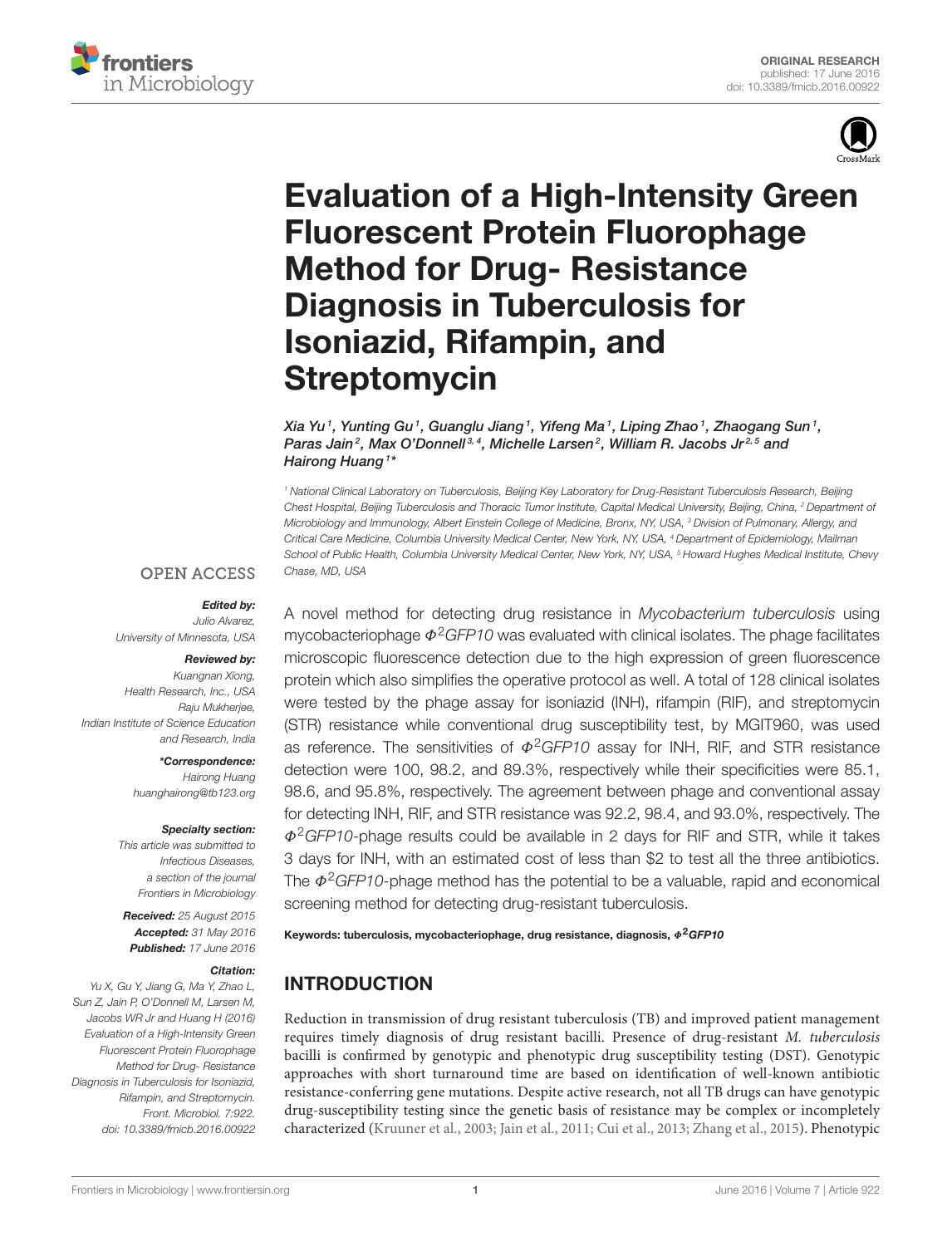assays observe the bacterial response to antibiotics in vitro without limitation to any particular antibiotic, allele, or working mechanism although the phenotypic DST is often time consuming.The conventional DST, based on solid medium, takes about 4–6 weeks after the isolation of M. tuberculosis, on the other hand BACTEC MGIT960 requires 10-14 days after acquiring a positive culture. Therefore, it is imperative to outline a further rapid, accurate, inexpensive DST method for the diagnosis of drug resistance M. tuberculosis.

Phage based methods have been used for drug resistance detection of M. tuberculosis since about two decades ago, such as bacteriophage D29 [\(Wilson et al., 1997\)](#page-5-4) and luciferase reporter phages (LRPs) [\(Jacobs et al., 1993\)](#page-5-5). A novel, high-intensity mycobacteria-specific fluorophage  $(\Phi^2 GFP10)$  was described recently with good results in pre-clinical evaluation of drug resistant tuberculosis [\(Jain et al., 2012\)](#page-5-6).  $\Phi^2 GFP10$  is an improved second generation fluorescent reporter phage which expresses gfp (green fluorescence protein) under the control of  $P_L$  promoter of mycobacterium phage L5 [\(Guo and Ao, 2012;](#page-5-7) [Jain et al.,](#page-5-6) [2012\)](#page-5-6) and have intensity 100 times brighter than the previous generation of fluorescent reporter phages [\(Piuri et al., 2009\)](#page-5-8). Unlike the LRPs [\(Jacobs et al., 1993\)](#page-5-5), the  $\Phi^2$ GFP10 reporter phage does not require exogenous luciferase substrate and can yield more stable and microscopically detectable intensive fluorescence. The presented study has evaluated the performance of this in-house fluorophage method to determine the rifampicin (RIF), isoniazid (INH), and streptomycin (STR) resistance in a high drug-resistant setting. Here we have evaluated the performance of  $\Phi^2$ GFP10 phage for detecting drug resistance from M. tuberculosis clinical isolates, and also developed a new phage assay method using fluorescent microplate reader.

## MATERIALS AND METHODS

#### **Strains**

A total of 128 clinical M. tuberculosis strains were isolated from patients with suspected drug-resistant TB patients visiting the Beijing chest hospital (Beijing, China) from April to June 2014. All of the isolates were identified as M. tuberculosis complex (MTBC) strains by performing a growth test on  $500 \mu g/ml$ p-Nitrobenzoic Acid containing Löwenstein-Jensen medium [\(Tsukamura and Tsukamura, 1964\)](#page-5-9). The drug susceptibility of the isolates was determined by MGIT960 SIRE kits according to the manufacturer's protocol. The critical concentrations used were as follows: INH  $(0.1 \mu\text{g/ml})$ , RIF $(1.0 \mu\text{g/ml})$ , STR $(1.0 \mu\text{g/ml})$ . Ultimately, 61, 56, and 56 were defined as resistant to INH, RIF and STR respectively by MGIT960 system. The laboratory M. tuberculosis H37Rv (ATCC 27294) strain was used in all batches as control.Technique round was demonstrated in **[Figure 1](#page-2-0)**.

### Phage Stock Preparation

The fluorophage,  $\Phi^2$ GFP10 was constructed by Dr William R. Jacobs' laboratory in Albert Einstein University (New York, USA). The stocks were prepared by growing M. smegmatis strain (mc<sup>2</sup>155) in the 7H9, containing 10% oleic albumin dextrose catalase (OADC), to an optical density of 1.0 detected by spectrophotometer at 600 nm wavelength. Then  $300 \mu l$  cell suspension and 200  $\mu$ l  $\Phi^2$ GFP10 were mixed and incubated at room temperature for 30 min. Subsequently, 3 ml 7H9 containing 0.75% agar was added to the tube, the contents were briefly mixed and poured onto a 100-mm Petri dish containing 7H10-OADC. After the top-agar was solidified, the dish was incubated at 30◦C for 48 h. Then 3 ml MP buffer [50 mM Tris (pH 7.6), 150 mM NaCl, 10 mM  $MgCl<sub>2</sub>$ , and 2 mM  $CaCl<sub>2</sub>$ ] was pipetted onto the plates and then incubated on an orbital shaker for 6 h. The buffer was then collected and passed through a  $0.22 \,\mu$ m Millipore filter membrane. The phage titers were determined by serial dilution method and the phage density was adjusted to approximately  $10^{10}$  plaque forming unit (pfu)/ml for further use. The phage stock was stable when stored at 4◦C as no appreciable drop in titer occurred for at least 6 months.

# $\Phi^2$ GFP10 Assay by Microscopy **Examination**

INH, RIF, and STR were obtained from Sigma-Aldrich. INH and STR were dissolved in water; RIF was dissolved in DMSO. The stock solutions were 20 mg/ml, 2 mg/ml and 4 mg/ml for INH, RIF, and STR, respectively. All stock solutions were stored at −80◦C during experimentation. Fresh colonies on Löwenstein-Jensen media were suspended and homogenized with sterile saline and the cell density was adjusted to 1 McFarland turbidity. A 1 ml aliquot was harvested by centrifugation and the sediment was re-suspended with  $250 \mu$ l 7H9-OADC in the absence of Tween 80. The desired drugs would be added at this step, when needed, at the following finial concentrations:  $20 \mu$ g/ml for INH,  $2 \mu$ g/ml for RIF, or  $4 \mu$ g/ml for STR. The tubes were incubated at 37◦C for 24 h, or 48 h specifically for INH tests. From the stock, containing  $10^{10}$  pfu fluorophage per ml, 100  $\mu$ l volume was added to each tube to obtain a multiplicity of infection (MOI) of 100, the tubes were then incubated at 37 $\mathrm{^{\circ}C}$  for 16 h. After adding 350  $\mu$ l of 4% paraformaldehyde in phosphate-buffered saline (PBS) to each tube, the reaction mixtures, left at room temperature for 90 min to ensure killing of the bacteria, were then centrifuged at 12,000 g for 15 min to remove excess phage and media. The pellet was re-suspended with  $10 \mu$ l 7H9 media. Five micro liter re-suspension was spotted on a glass slide and visualized by a fluorescence microscope. The criterion for resistance with phage assay was the presence of at least one fluorescent bacillus per 50 high power fields [\(Rondon et al., 2011\)](#page-5-10).

# $\Phi^2$ GFP10 Assay by Microplate Reader

To detect fluorescence of  $\Phi^2$ GFP10 in a 96 well format relative light unit (RLU) of fluorescence was measured by a fluorescent microplate reader (Berthold LB970, Germany). The wavelength of excitation and emitted light was 485 and 535 nm respectively and the counting time was 5 s. Each test was performed in triplicate and the mean value was used for interpretation. After removing excess phage and media by centrifuging, the pellet was re-suspended in 200 µl PBS, and then, the RLU of the plate was read. The influence of drug exposure on the fluorescence production of the bacilli was interpreted by the remaining fluorescence rate (RFR), calculated by the following formula: (reaction counts-blank counts)/(positive control counts -blank counts)  $\times$ 100% ("reaction" indicates the well with drug exposure; "blank" indicates the well without drug and phage; "positive control" indicates the reaction without drug). Precision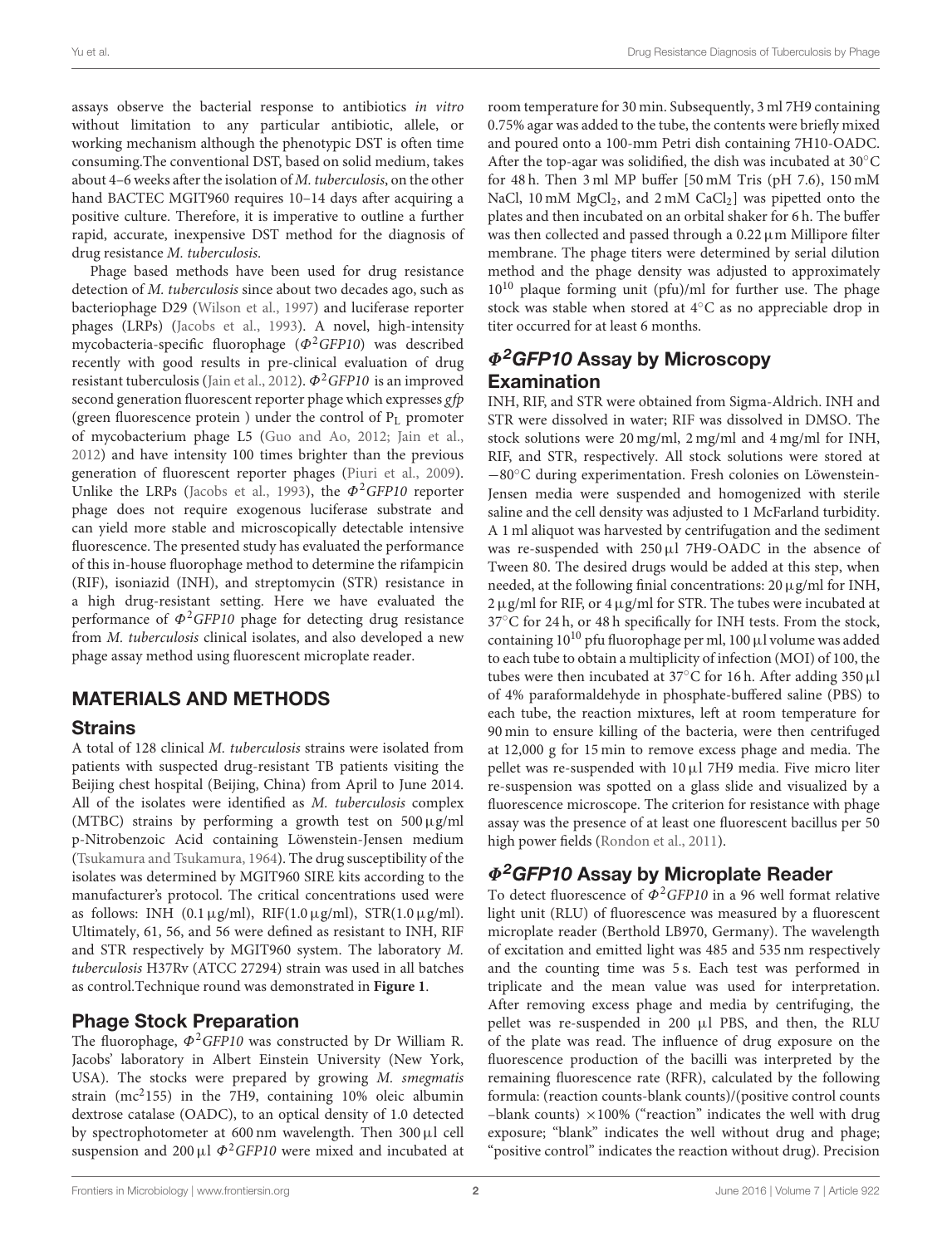

<span id="page-2-0"></span>of the assay was determined with quintuple measurements of the following three strains: H37Rv which was susceptible to all the three tested drugs, strain 14,301 which was resistant to all the three tested drugs and strain 14,161 which was resistant to INH and STR but susceptible to RIF. The stability of fluorescence was determined by detecting the same samples at 0, 4, and 24 h, respectively. All the reactions were performed in triplicate.

## Statistical Analysis

According to MGIT960 phenotypic outcomes, receiveroperation characteristic (ROC) analysis was performed using SPSS (version 17.0) and used to define a cutoff value for phage plate reader assay. Kappa value was calculated to compare the method between  $\Phi^2 GFP10$  assay and MGIT960 phenotypic outcomes. Sensitivity, specificity, positive predictive value (PPV), negative predictive value (NPV) was calculated from the following URL: [http://vassarstats.net.](http://vassarstats.net) The discriminative power of fluorescent microplate reader for drug resistance was analyzed using ROC curve and area under the curve (AUC). The optimal cut-off value was defined as the one with the least (1 − sensitivity)<sup>2</sup> + (1 – specificity)<sup>2</sup> value [\(Shu et al., 2013\)](#page-5-11).

# RESULTS

## $\Phi^2$ GFP10 Assay by Microscopy

According to the outcomes of MGIT960, the sensitivity of  $\Phi^2$ GFP10 assay for detecting INH, RIF and STR resistance were 100, 98.2, and 89.3% respectively whereas the specificities were 85.1, 98.6, and 95.8% respectively. The agreement between phage assay and MGIT960 for detecting INH, RIF and STR resistance was 92.2, 98.4, and 93.0%, respectively (see **[Table 1](#page-3-0)**).The Kappa coefficient between Φ2GFP10 assay and MGIT960 phenotypic outcomes for INH,RIF and STR were 0.85, 0.97, and 0.856, respectively.

# Φ2GFP10 Assay by Fluorescent Microplate Reader

In the preliminary validation of the assay among the 3 tested isolates, the stability tests demonstrated that the fluorescence was stable for at least 24 h at 4◦C (see **[Table 2](#page-3-1)**). The coefficient of variation (CV) of RLU among the tested isolates in quintuple ranged from 1.22 to 6.73%, with the mean value at  $4.67 \pm 1.26$ %. In the validation assays using clinical isolates, in contrast to the phenotypic DST, the AUC under the ROC curve of INH, RIF and STR were 0.957, 0.960, 0.917, and the optimal cutoff value for each drug has been listed in **[Table 3](#page-4-0)** and **[Figure 2](#page-4-1)**. The sensitivity of  $\Phi^2$ GFP10 assay by plate reader for detecting INH, RIF and STR resistance, according to the cutoff values, were 86.9, 89.3, and 83.9%, respectively, while the specificity for INH, RIF and STR resistance detection were 94.0, 90.3, and 87.5%, respectively. The Kappa coefficient between  $\Phi^2$ GFP10 assay and MGIT960 phenotypic outcomes for INH,RIF and STR were 0.73, 0.79, and 0.71,respectively. Furthermore, evaluation of the RFR value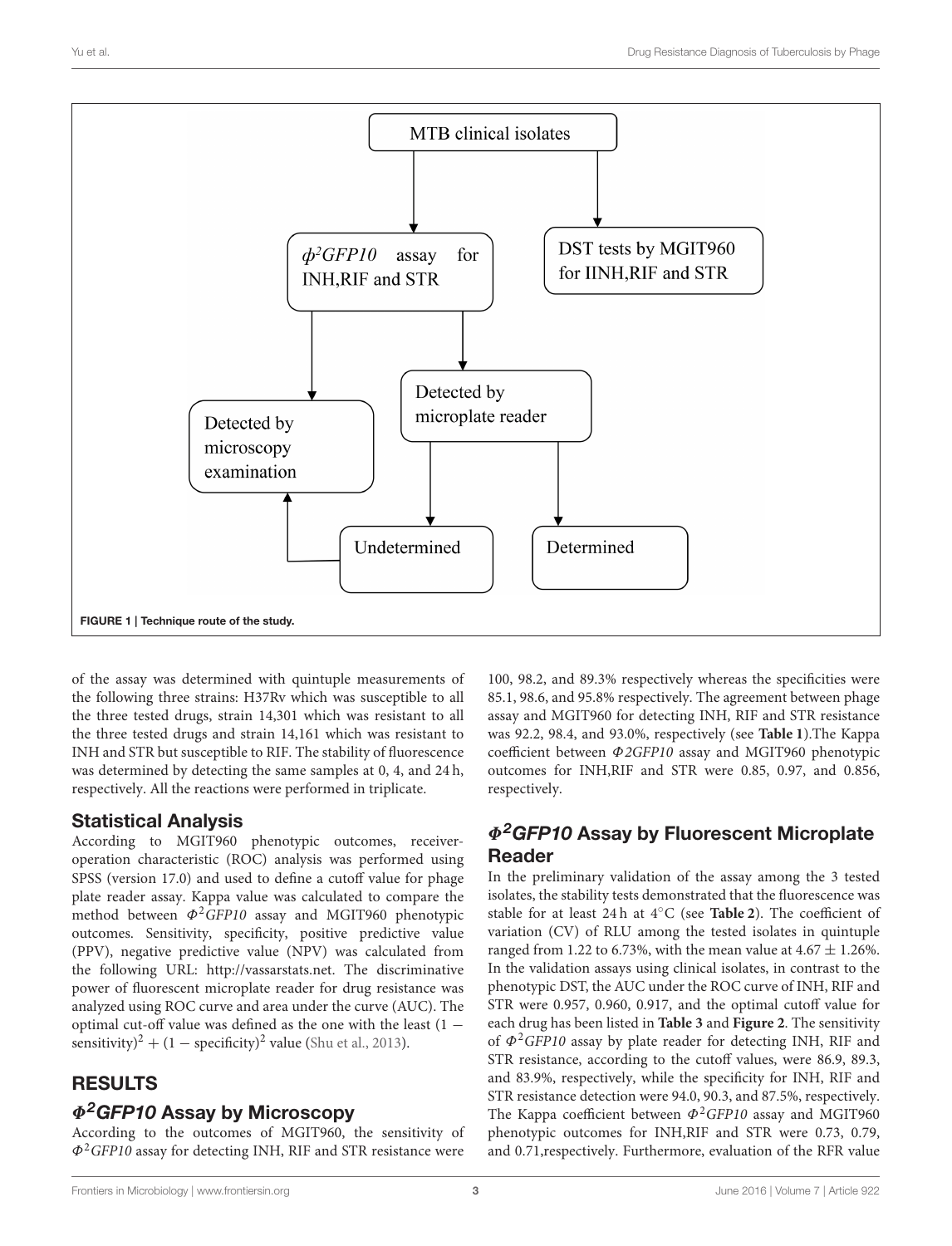| <b>Antibiotics</b> | No. of isolates  |         |                  |         | % (95% CI)   |                    |                    |                  |                    |
|--------------------|------------------|---------|------------------|---------|--------------|--------------------|--------------------|------------------|--------------------|
|                    | <b>MGIT960 R</b> |         | <b>MGIT960 S</b> |         | <b>Total</b> | <b>Sensitivity</b> | <b>Specificity</b> | <b>PPV</b>       | <b>NPV</b>         |
|                    | Phage R          | Phage S | <b>Phage R</b>   | Phage S |              |                    |                    |                  |                    |
| <b>INH</b>         | 61               |         | 10               | 57      | 128          | 100.0 (92.6-100.0) | 85.1 (73.8-92.2)   | 85.9 (75.2-92.7) | 100.0 (92.1-100.0) |
| <b>RIF</b>         | 55               |         |                  | 71      | 128          | 98.2 (89.2-99.9)   | 98.6 (91.5–99.9)   | 98.2 (89.2-99.9) | 198.6 (91.5-99.9)  |
| <b>STR</b>         | 50               | 6       | 3                | 69      | 128          | 89.3 (77.4-95.6)   | 95.8(87.5-98.9)    | 94.3 (83.4-98.5) | 92.0 (82.8-96.7)   |

<span id="page-3-0"></span>TABLE 1 | Results and performance parameters:  $\Phi^2$ GFP10 assay by microscopy vs. MGIT960 system.

*R, resistant; S, sensitive.*

#### <span id="page-3-1"></span>TABLE 2 | The stability and precision of fluorescent microplate reader assay.

| <b>Stains</b> | Time (h) | The counts of Fluorescent microplate reader (mean $\pm$ SD) |                         |                              |                               |                              |  |  |  |
|---------------|----------|-------------------------------------------------------------|-------------------------|------------------------------|-------------------------------|------------------------------|--|--|--|
|               |          | <b>Blank control</b>                                        | <b>Positive control</b> | $INH (RFR*)$                 | RIF (RFR <sup>*</sup> )       | STR (RFR <sup>*</sup> )      |  |  |  |
| H37Rv         | $\Omega$ | $5476.00 \pm 342.39$                                        | $9902.00 \pm 503.95$    | $6926.00 \pm 84.44 (32.76)$  | 6296.00 $\pm$ 267.82 (18.53)  | $6540.00 \pm 256.12$ (24.04) |  |  |  |
|               | 4        | $5336.00 \pm 359.35$                                        | $9626.00 \pm 515.10$    | 6792.00 $\pm$ 181.30 (33.94) | $6974.00 \pm 323.77$ (26.53)  | $6766.00 \pm 253.24$ (33.33) |  |  |  |
|               | 24       | $5218.00 \pm 299.03$                                        | $10088.00 + 624.40$     | $6414.00 \pm 283.16$ (24.60) | $6364.00 \pm 335.01 (23.53)$  | $6476.00 \pm 302.62$ (25.83) |  |  |  |
| 14031         | $\Omega$ | $5144.00 \pm 184.07$                                        | $8650.00 \pm 347.20$    | $8058.00 \pm 297.19$ (83.11) | $8688.00 \pm 413.55$ (108.08) | $8314.00 \pm 533.32$ (90.42) |  |  |  |
|               | 4        | $5140.00 + 252.59$                                          | $8410.00 + 312.17$      | 7992.00 ± 342.15 (87.22)     | $8302.00 \pm 452.46 (97.70)$  | $8352.00 \pm 448.74 (98.23)$ |  |  |  |
|               | 24       | $5318.00 \pm 332.60$                                        | $8558.00 \pm 257.04$    | $8230.00 \pm 278.57$ (89.88) | $8470.00 \pm 527.4$ (97.28)   | $8516.00 \pm 310.85$ (98.70) |  |  |  |
| 14161         | $\Omega$ | $4568.00 \pm 273.17$                                        | $8354.00 \pm 417.17$    | 7694.00 ± 327.46 (82.57)     | $5380.00 \pm 185.07$ (21.45)  | $7612.00 \pm 353.09$ (80.40) |  |  |  |
|               | 4        | $4576.00 \pm 298.63$                                        | $8338.00 + 363.00$      | $7566.00 \pm 458.34 (79.48)$ | $5768.00 \pm 206.57(31.69)$   | $7650.00 \pm 401.25 (81.71)$ |  |  |  |
|               | 24       | $4688.00 \pm 80.44$                                         | $8502.00 \pm 378.31$    | 7948.00 ± 382.84 (85.47)     | $5320.00 \pm 257.97$ (16.57)  | 7884.00 ± 477.94 (83.80)     |  |  |  |

\**Remaining fluorescence rate (RFR)* = *(reaction -blank )/(positive control–blank )* × *100% ("reaction" indicates the well with drug exposure; "blank" indicates the well without drug and phage; "positive control" indicates the reaction without drug).*

according to the susceptibility predictability demonstrated that when the RFR is lower than 45% the NPV for INH, RIF and STR were 98.0, 98.2, and 87.5%, respectively. Similarly, when the ratio was higher than 60%, the PPV for INH, RIF and STR were 92.6, 97.9, and 95.3%, respectively. When the ratio was between 45 and 60%, then the outcome should be interpreted as undetermined (see **[Table 4](#page-4-2)**).

### **DISCUSSION**

Significant efforts are being made to develop rapid, simple and accurate tests for drug- resistant M. tuberculosis. One of such technologies currently been worked at is based on using bacteriophages [\(Banaiee et al., 2008;](#page-5-12) [Piuri et al., 2009;](#page-5-8) [Rondon et al., 2011;](#page-5-10) [Jain et al., 2012;](#page-5-6) [Sivaramakrishnan et al.,](#page-5-13) [2013\)](#page-5-13). LRP have been used for identifying drug resistance by detecting the luminescence produced by LRP after their infection in M. tuberculosis. These assays classify the samples as drugsusceptible if no luminescence is detected in the luminescence drug-containing samples. A meta-analysis showed that the sensitivity and specificity of luciferase reporter phage for rapid detection of RIF resistance in M. tuberculosis ranged from 92 to 100% and 89 to 100% [\(Minion and Pai, 2010\)](#page-5-14). Although this method has shown high sensitivity and high specificity, a relatively expensive luminometer is required. The newly constructed phage  $\Phi^2$ GFP10 facilitates the microscopic signal detection since it yields 100-folds higher fluorescence signal percell than any previously described reporter phages [\(Jain et al.,](#page-5-1) [2011\)](#page-5-1). Meanwhile, as the intensive fluorescence increased the contrast between reaction and background, tedious washing steps were not necessary for phage assay, so the  $\Phi^2 GFP10$  assay was easier to perform than the other phage assays [\(Rondon et al.,](#page-5-10) [2011\)](#page-5-10).

In this study, drug resistance detection by  $\Phi^2 GFP10$  assay yielding applicable sensitivities and specificities, especially for RIF. A recent report also obtained great consistency between  $\Phi^2$ GFP10 assay and GeneXpert for RIF resistance diagnosis [\(O'Donnell et al., 2015\)](#page-5-15). Fluorescent microscopy may be a limiting factor for  $\Phi^2$ GFP10 assay application due to its cost, whereas less expensive and simpler fluorescent microscopes using light emitting diodes (LED) have been applied for smear test of tuberculosis in various clinical laboratories [\(Marzouk et al.,](#page-5-16) [2013;](#page-5-16) [Reza et al., 2013;](#page-5-17) [Xia et al., 2013\)](#page-5-18) and they could readily be adapted for  $\Phi^2$ GFP10 assay. The reagents for fluorophage growth and amplification are inexpensive, safe, and universally available. The total cost for the 3-drug test per strain was less than US \$2. Additionally, fixation of the sample with paraformaldehyde prior to analysis overcomes the substantial biosafety concerns.

In our study, even though a longer drug exposure time of 48 h for INH, the specificity was still lower than those of RIF and STR whose drug exposure time was 24 h. Those observations were consistent with other mycobacteriophage-based assays (Rondon et al., [2011\)](#page-5-10). The anti-TB mechanism of INH involves inhibiting the synthesis of mycolic acid of cell wall [\(Eltringham et al., 1999\)](#page-5-19), which is a slow process compared with the quickly bactericidal activities of RIF and STR, therefore the bacilli can stay alive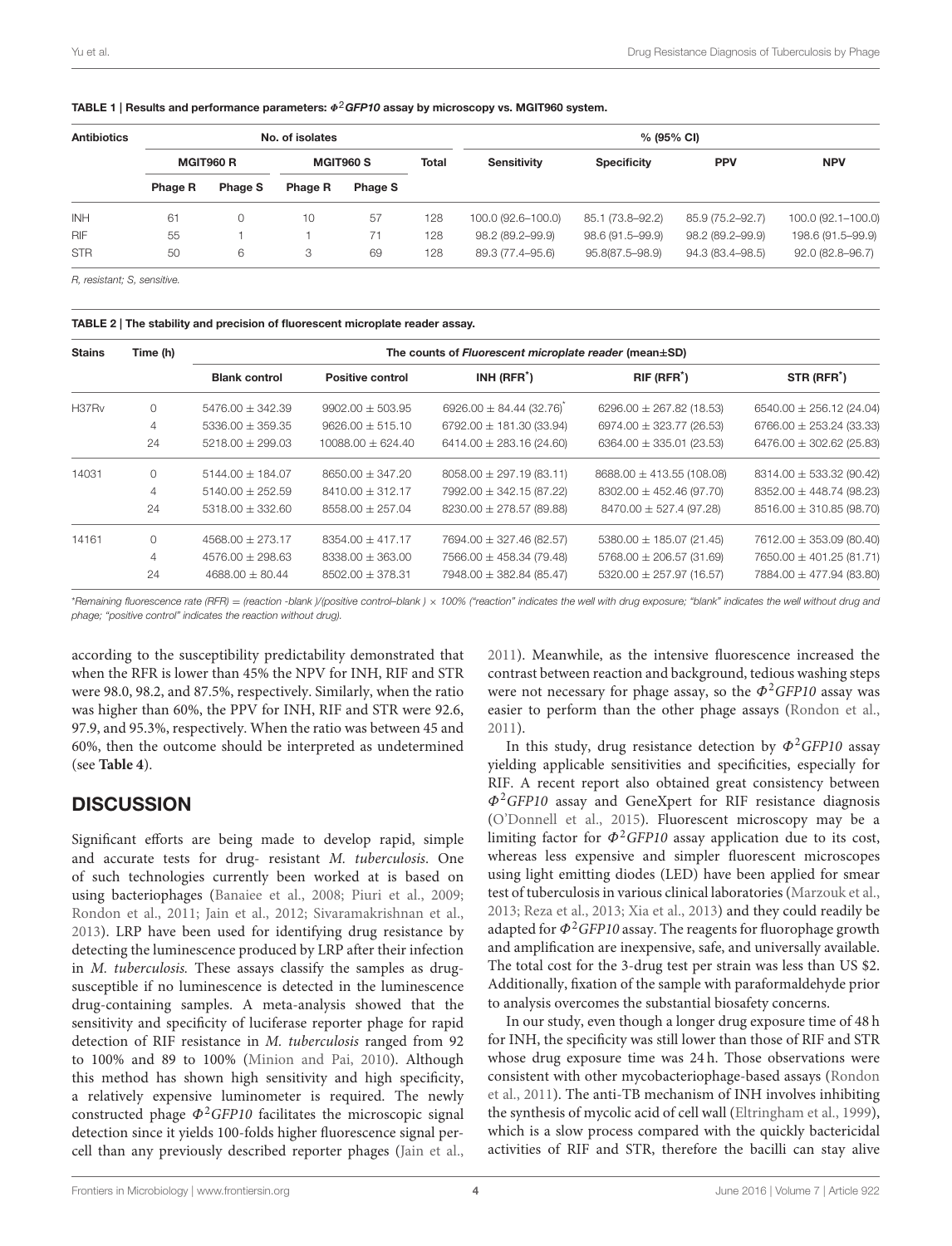|                    |            | Cutoff (%) |            |        |           |
|--------------------|------------|------------|------------|--------|-----------|
| <b>Antibiotics</b> | <b>AUC</b> |            | % (95% CI) |        |           |
|                    |            |            | .          | --- -- | $- - - -$ |

<span id="page-4-0"></span>TABLE 3 | Results and performance parameters: fluorescent microplate reader vs. MGIT960 system.

|       |       | sensitivity      | specificity      | <b>PPV</b>       | <b>NPV</b>       |
|-------|-------|------------------|------------------|------------------|------------------|
| 0.957 | 55.00 | 86.9 (75.2-93.8) | 94.0 (84.7-98.1) | 93.0 (82.2-97.7) | 88.7 (78.5-94.7) |
| 0.960 | 53.60 | 89.3 (77.4-95.6) | 90.3 (80.4–95.7) | 87.7 (75.7–94.5) | 91.5 (81.9-96.5) |
| 0.917 | 48.65 | 83.9 (71.2-91.9) | 87.5 (77.1–93.8) | 83.9 (71.2-91.9) | 87.5 (77.1-93.8) |
|       |       |                  |                  |                  | .                |



| Drug       | <b>RFR</b> | No. of isolates | <b>MGIT960 DST outcomes</b> |                |  |
|------------|------------|-----------------|-----------------------------|----------------|--|
|            |            |                 | R                           | s              |  |
| <b>INH</b> | $<$ 45%    | 51              | 1                           | 50             |  |
|            | 45-60%     | 23              | 10                          | 13             |  |
|            | $>60\%$    | 54              | 50                          | $\overline{4}$ |  |
| <b>RIF</b> | $<$ 45%    | 56              | 1                           | 55             |  |
|            | 45-60%     | 25              | 9                           | 16             |  |
|            | $>60\%$    | 47              | 46                          | 1              |  |
| <b>STR</b> | $<$ 45%    | 64              | 8                           | 56             |  |
|            | 45-60%     | 21              | 7                           | 14             |  |
|            | $>60\%$    | 43              | 41                          | $\mathfrak{p}$ |  |

<span id="page-4-2"></span><span id="page-4-1"></span>

| TABLE 4   Results and performance parameters by sectional outcomes |  |
|--------------------------------------------------------------------|--|
| interpretation: fluorescent microplate reader vs. MGIT960 system.  |  |

*R, resistant; S, sensitive; RFR, remaining fluorescence rate.*

for quite a while even when they are sensitive to INH. The fluorophage could infect such bacilli and produce fluorescence signal which decreased the specificity of the assay. To enhance the bactericidal activity of INH, we increased the INH concentration for phage assay to 20  $\mu$ g/ml, which was dramatically higher than those of previous studies [\(Xia et al., 2013;](#page-5-18) [Zhang et al., 2015\)](#page-5-3). However, the specificity was still lower for INH than those of RIF and STR, which indicating the INH tolerance deviation for clinical strains was universal.

First-line-drug ethambutol (EMB) also affects the cell wall construction in M. tuberculosis, and is a bacteriostatic drug rather than a bactericidal drug. We attempted to develop a  $\Phi^2$ GFP10 assay for EMB, but the pilot test demonstrated that even an exposure concentration of  $50 \mu g/ml$  could not lead to obvious CFU loss. A previous study reported low concordance (53%) between the phage amplified biologically assay and resistance ratio method for EMB, which they attributed to the bacteriostatic role of EMB both in vitro and in a macrophage model [\(Eltringham et al., 1999\)](#page-5-19). Therefore, the  $\Phi^2 GFP10$  assay might only be feasible to test the rapid-action bacteriocidal drugs.

Although we acquired favorable sensitivity and specificity for Φ2GFP10 assay by microscopy, we found that microscopic examination process is experience dependent, and a lot of time is required when handing a batch of samples. So we developed a phage assay to interpret the outcomes simply by fluorescence plate reader, which can read a 96-well plate in 10 min. We monitored the fluorescence diminishing after the bacilli were exposed to the tested drugs. When categorized the RFR lower than 45% as "susceptible," greater than 60% as "resistant," while between 45 and 60% as undetermined, plate reader could interpret over 80% of the test strains successfully for all the 3 drugs, with 95.24% (100/105), 98.06% (101/103), and 90.65% (97/107) consistency with MGIT960 system for INH, RIF, and STR susceptibility tests, respectively. Therefore, we suggest interpreting the outcomes in sections to increase the reliability of the assay. For undetermined samples, we